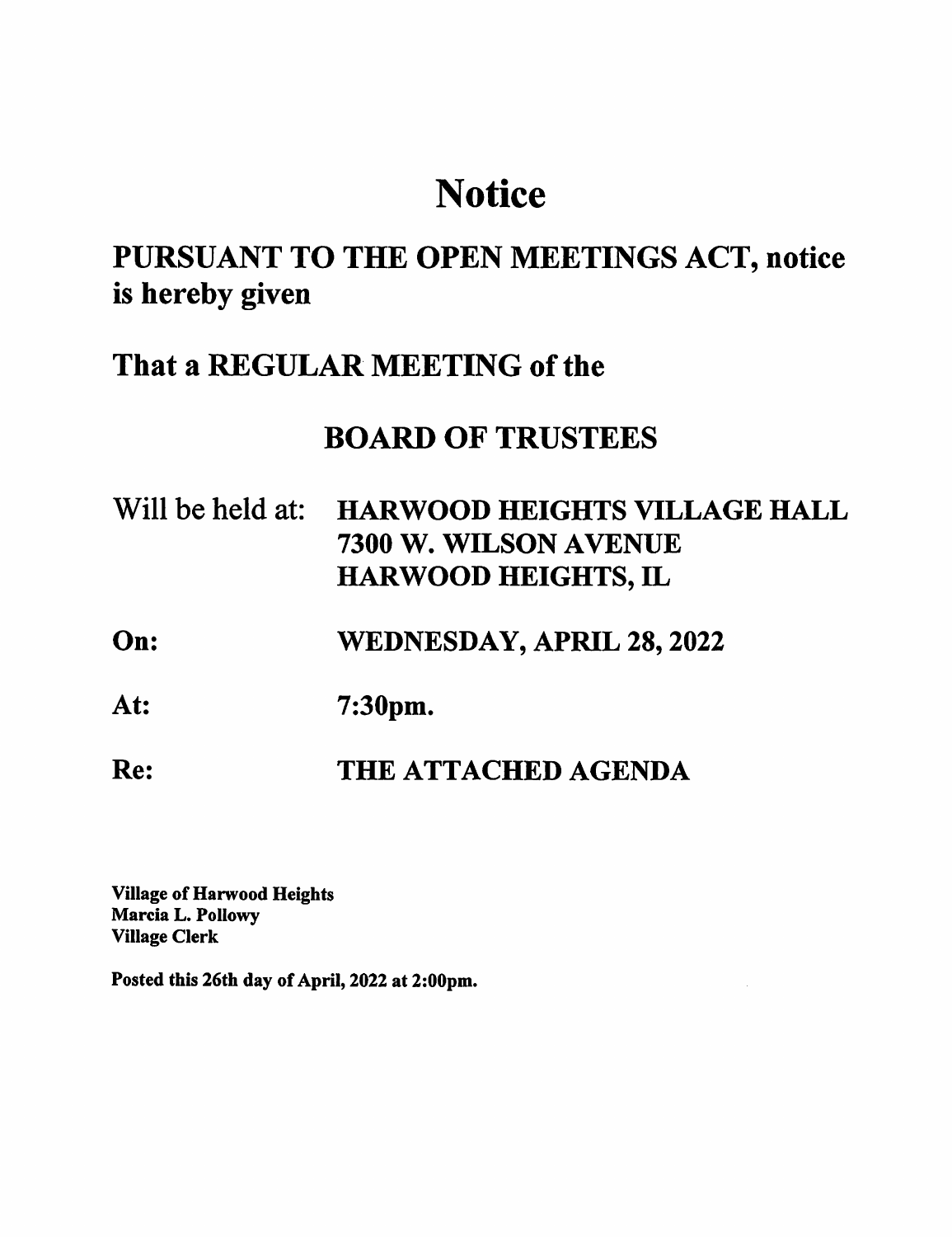#### AGENDA FOR THE REGULAR MEETING OF THE BOARD OF TRUSTEES OF THE VILLAGE OF HARWOOD HEIGHTS HELD THURSDAY, APRIL 28,2022

- A. CALL TO ORDER
- B. PLEDGE OF ALLEGIANCE
- C. ROLL CALL

| <b>MAYOR JEZIERNY</b> ()  | CLERK POLLOWY ()   |                        |
|---------------------------|--------------------|------------------------|
| <b>TRUSTEES; BRUTTO</b>   | <b>LEWANDOWSKI</b> |                        |
| <b>BRZEZNIAK-VOLPE</b> () | <b>STEINER</b>     | $\left( \quad \right)$ |
| BRZOZOWSKI-WEGRECKI ()    | <b>ZERILLO</b>     |                        |
| <b>ATTORNEY</b>           |                    |                        |

- D. PUBLIC COMMENT: Upon recognition to speak by the village president or acting chairperson, the person shall rise and state his or her name and address. An individual may speak for himself or herself or as a representative of a community group. No person shall speak longer than three minutes unless specifically authorized to do so hy a majority of the vote of the hoard of trustees. The three minutes time limit will be measured by a person selected by the village board. Thirty (30) minutes of meeting time will he the maximum time allowed for public comment; Village Code 2.12.090
- E. REPORTS OF MAYOR, TRUSTEES, CLERK AND ATTORNEY

| <b>MAYOR JEZIERNY</b>                                         | <b>MAYOR'S REPORT</b>                   |
|---------------------------------------------------------------|-----------------------------------------|
| <b>TRUSTEE BRUTTO</b>                                         | <b>FINANCE</b>                          |
| <b>TRUSTEE STEINER</b>                                        | <b>ORDINANCE &amp; LICENSE</b>          |
| <b>TRUSTEE BRZEZNIAK-VOLPE</b>                                | <b>RUILDING</b>                         |
| <b>TRUSTEE BRZOZOWSKI-WEGRECKI PUBLIC WORKS/PUBLIC HEALTH</b> |                                         |
| <b>TRUSTEE ZERILLO</b>                                        | <b>FORESTRY &amp; GREEN INITIATIVES</b> |
| <b>TRUSTEE LEWANDOWSKI</b>                                    | <b>POLICE &amp; PUBLIC SAFETY</b>       |
| <b>CLERK POLLOWY</b>                                          | <b>CLERK'S REPORT</b>                   |
| <b>ATTORNEY</b>                                               | <b>ATTORNEY'S REPORT</b>                |
| <b>CHIEF DEVRIES</b>                                          | <b>POLICE DEPARTMENT UPDATE</b>         |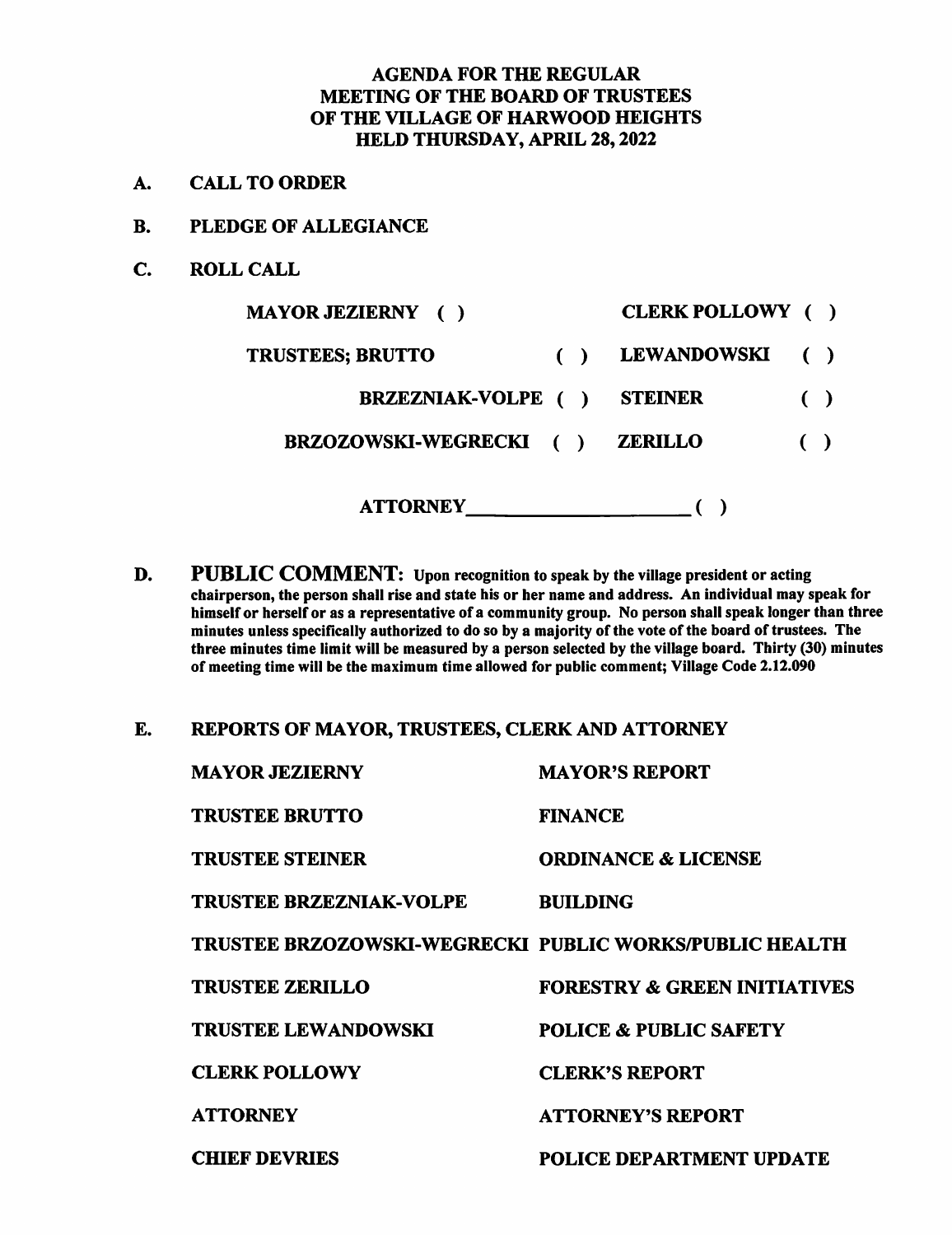#### REGULAR BOARD MEETING THURSDAY, APRIL 28,2022 CONSENT AGENDA (CONTINUED)

F. TRUSTEE COMMENTS

#### G. SPECIAL COMMITTEE REPORTS

Trustee Brzezniak-Volpe - MCD Dispatch

Trustee Brzozowski-Wegrecki/Zerillo - WSSRA Update

Trustee Steiner - Norridge/Harwood Heights Chamber of Commerce

Trustee Zerillo: O'Hare Technical Committee

#### H. APPOINTMENTS/REAPPOINTMENTS/HIRES

1. Motion to approve the promotion of Ryan Swartzendruber to Sergeant effective May 1, 2022.

#### I. CONSENT AGENDA

- 1. To approve the minutes of the Regular Board of Trustees meeting held April 13,2022.
- 2. Motion to approve a full time salary of \$95,000 (inclusive of \$1,800 stipend for Pension Board appointment) for change of title for Mary Ventrella as Finance Director effective May 1,2022.
- 3. Motion to increase the Recreation Center staff to \$15 per hour effective May 1,2022.
- 4. Motion to approve increase for Mike Grono as Recreation Center Director to \$50,000 effective May 1,2022.
- 5. Motion to approve increase to \$20/hour for Rec Center cleaning service for Lucy Dwellen effective May 1,2022.
- 6. Motion to approve a stipend of \$2,100 for additional Sergeant from current Sergeant List effective May 1, 2022.
- 7. Motion to approve the hiring of one Police Officer from the current Lateral List effective May 2022 expensed to FY 22/23 line item 11-05-5310.00 - Police.
- 8. Motion to approve a stipend and training for an additional Evidence Technician effective May 2022.
- 9. Motion to approve a 5-yr renewable Residential Refuse Services Agreement with Republic Services effective May 1, 2022.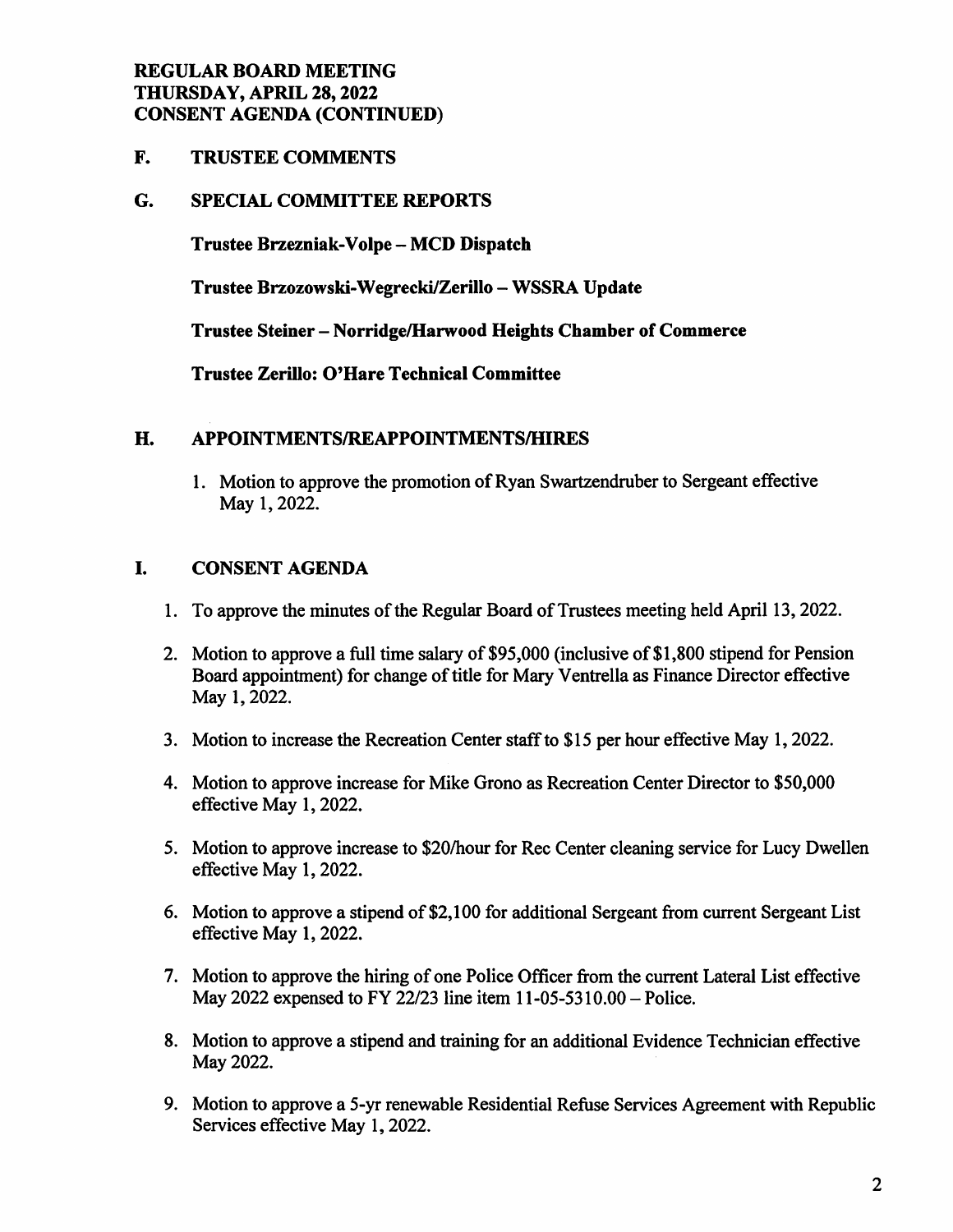#### REGULAR BOARD MEETING THURSDAY, APRIL 28,2022 CONSENT AGENDA (CONTINUED)

- 10. Motion to approve an increase of \$2.50/month for Refuse Service effective June 1,2022.
- 11. Motion to ratify the Union Contract May 1, 2020 April 30,2023 with Metropolitan Alliance of Police Civilian Chapter, Local 282.
- 12. Motion to approve salary increases for the non-union employees effective May 1, 2022 April 30, 2023 based on the salary rates approved in the ICOP & MAP union contracts.
- 13. Motion to approve the retro pay for the non-union employees effective May 1,2020 April 30, 2022 based on the salary rates approved in the ICOP & MAP union contracts.
- 14. To approve expenditure, not to exceed \$18,100.00, payable to Osceola Fence and Security Corporation for installation of new chain link fence at the Public Works facility expensed to  $FY$  22/23 line item 12-25-8530 - Capital Projects.
- 15. To approve expenditure, not to exceed \$7.431.17. payable to Utility Service Co., Inc. for quarterly payment for the Water Tower Rehabilitation project expensed to FY 21/22 line item 22-00-9555.02 - Water & Sewer Fund.
- 16. To approve expenditure, not to exceed \$3,280.00, payable to Allied Building Maintenance for proposal for maintenance services to the Village of Harwood Heights/Police Department for exterior brick repair & sealing - NW Comer Lower Building expensed to  $FY$  21/22 line item 11-14-8530-2201 - Village Properties.
- 17. Motion to approve the annual renewal from Horton Group of the Commercial Insurance Package (Property/Casualty/Liability) at a cost not to exceed \$481,712.00 for the period May 1,2022-May 1,2023.
- 18. To approve expenditure, not to exceed \$700.00. payable to West Suburban Special for a full page Ad for the WSSRA's 2022 Annual Derby Gala on Saturday, May 7,2022 at D'Agostino's in River Grove expensed to FY 21/22 line item 11-01-7040.00 - Administration.
- 19. To approve expenditure, not to exceed \$6.703.83. payable to Ancel Glink P.C. for billing through March 31, 2022 expensed to FY 21/22 line item  $11-02-7051.00$  - Legal.
- 20. To Adopt Ordinance 22-03. An Ordinance Amending Ordinance 21-11. Be it Ordained by the Mayor and Board of Tmstees of the Village of Harwood Heights, Cook County, Illinois, Fiscal Year 2021 - 2022 Budget Amendments.
- 21. To Adopt Ordinance 22-04. The 2022-2023 Appropriation Ordinance for the Village of Harwood Heights, Cook County, Illinois.
- 22. To Adopt Ordinance 22-05. An Ordinance Amending the Garbage Fee in Chapter 8.16.024 of the Harwood Heights Code of Ordinances.